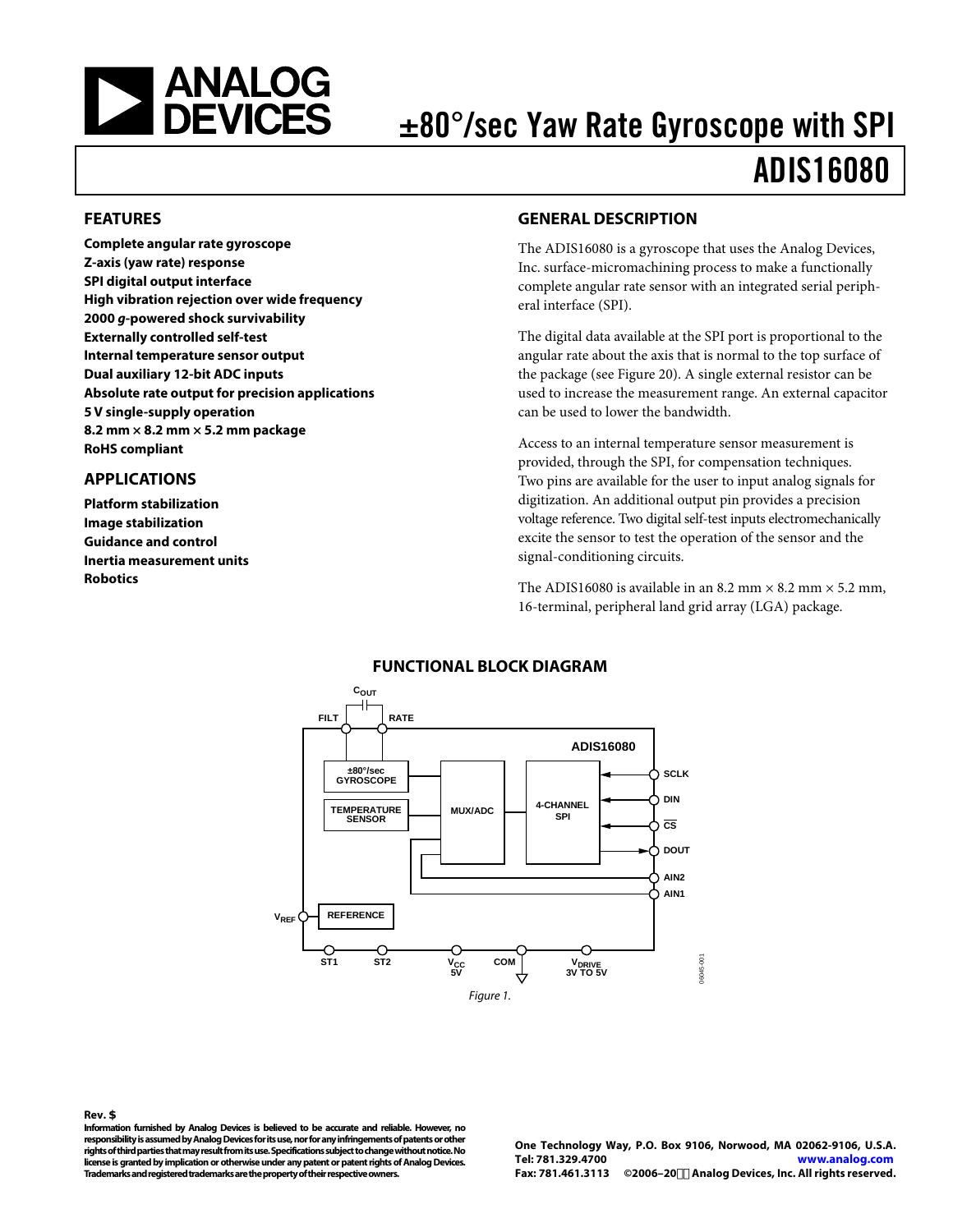# <span id="page-1-0"></span>**TABLE OF CONTENTS**

# 

### <span id="page-1-9"></span><span id="page-1-8"></span><span id="page-1-7"></span><span id="page-1-6"></span><span id="page-1-5"></span><span id="page-1-4"></span><span id="page-1-3"></span><span id="page-1-2"></span><span id="page-1-1"></span>**REVISION HISTORY**

#### $1/10$ -Rev. B to Rev. C

| Changes to Noise Performance, Total Noise Parameter, |  |
|------------------------------------------------------|--|
|                                                      |  |

#### $6/09$ -Rev. A to Rev. B

| Changes to Table 7, Table 9, Table 10, and Table 11  13 |  |
|---------------------------------------------------------|--|
|                                                         |  |

#### 4/07-Rev. 0 to Rev. A

#### 7/06-Revision 0: Initial Version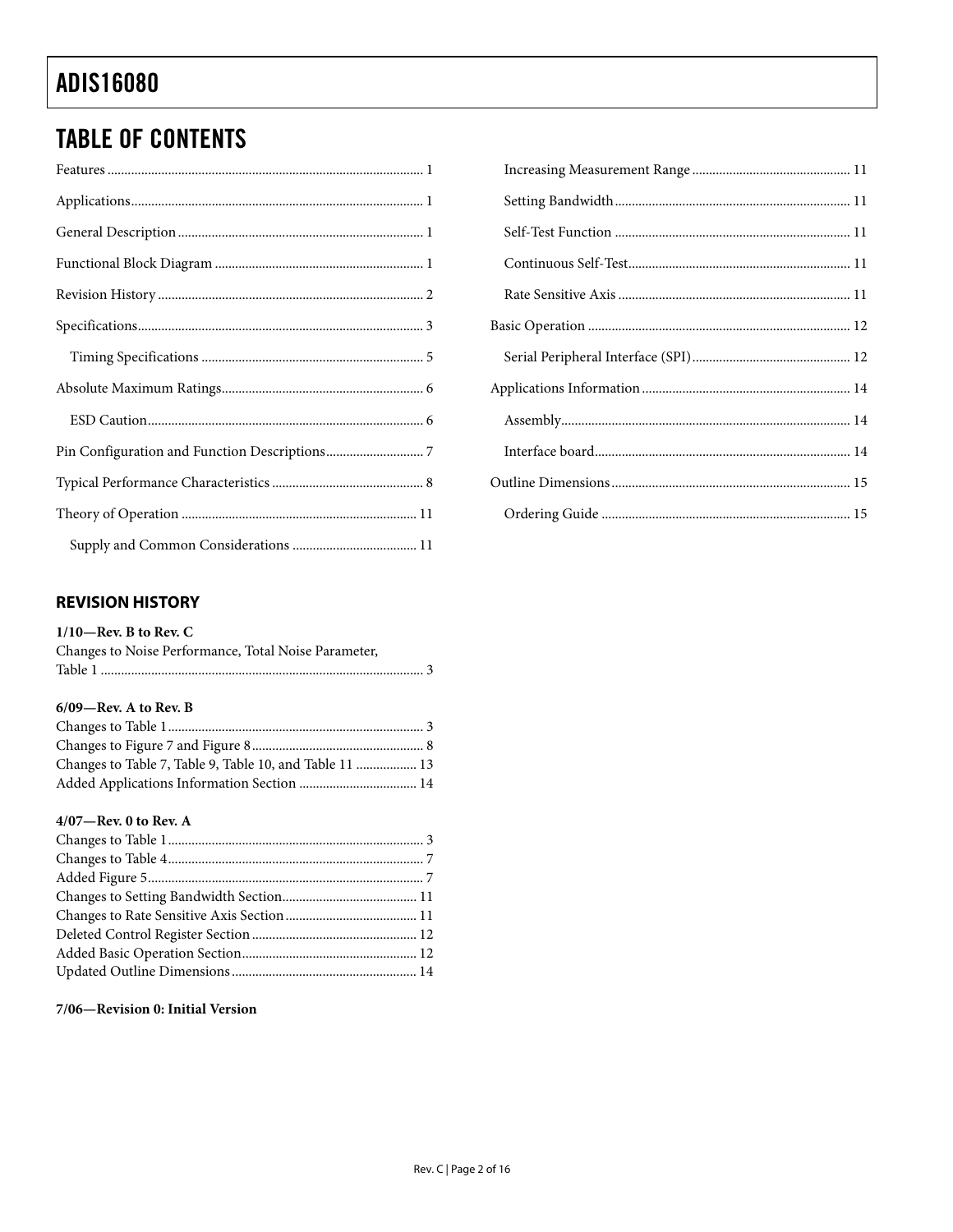# <span id="page-2-0"></span>**SPECIFICATIONS**

 $T_A = 25^{\circ}$ C,  $V_{CC} = V_{DRIVE} = 5$  V, angular rate = 0°/sec,  $C_{OUT} = 0$  µF, ±1 *g*, unless otherwise noted.

#### **Table 1.**

| <b>Parameter</b>                              | <b>Conditions</b>                                                                | Min <sup>1</sup>       | <b>Typ</b> | $\mathbf{Max}^1$       | <b>Unit</b>                 |
|-----------------------------------------------|----------------------------------------------------------------------------------|------------------------|------------|------------------------|-----------------------------|
| <b>SENSITIVITY</b>                            |                                                                                  |                        |            |                        |                             |
| Dynamic Range <sup>2</sup>                    | Full-scale range over specifications range                                       | ±80                    |            |                        | $\degree$ /sec              |
| Initial                                       | Clockwise rotation is positive output,<br>$T_A = -40^{\circ}C$ to $+85^{\circ}C$ | 0.08881                | 0.09766    | 0.10858                | °/sec/LSB                   |
| Change over Temperature <sup>3</sup>          | $V_{CC} = V_{DRIVE} = 4.75 V$ to 5.25 V                                          |                        | ±5         |                        | $\%$                        |
| Nonlinearity                                  | Best fit straight line                                                           |                        | 0.15       |                        | %FS                         |
| <b>Voltage Sensitivity</b>                    | $V_{CC} = V_{DRIVE} = 4.75 V$ to 5.25 V                                          |                        | 0.5        |                        | % /V                        |
| <b>NULL</b>                                   |                                                                                  |                        |            |                        |                             |
| Initial                                       | Nominal 0°/sec output is 2048 LSB                                                | $-41$                  |            | $+41$                  | $\degree$ /sec              |
| Change Over Temperature <sup>3</sup>          | $V_{CC} = V_{DRIVE} = 4.75$ V to 5.25 V                                          |                        | $\pm 8.3$  |                        | $\degree$ /sec              |
| Turn-On Time                                  | Power on to $\pm$ 0.5°/sec of final value                                        |                        | 35         |                        | ms                          |
| <b>Linear Acceleration Effect</b>             | Any axis                                                                         |                        | 0.2        |                        | $\degree$ /sec/g            |
| <b>Voltage Sensitivity</b>                    | $V_{CC} = V_{DRIVE} = 4.75 V$ to 5.25 V                                          |                        | ±1         |                        | $\degree$ /sec/V            |
| <b>NOISE PERFORMANCE</b>                      |                                                                                  |                        |            |                        |                             |
| <b>Total Noise</b>                            | 0.1 Hz to 40 Hz, no averaging                                                    |                        | 0.42       | 0.81                   | °/sec rms                   |
| <b>Rate Noise Density</b>                     | @ 25°C                                                                           |                        | 0.05       |                        | $\degree$ /sec/ $\sqrt{Hz}$ |
| <b>FREQUENCY RESPONSE</b>                     |                                                                                  |                        |            |                        |                             |
| 3 dB Bandwidth (User-Selectable) <sup>4</sup> | $C_{OUT} = 0 \mu F$                                                              |                        | 40         |                        | Hz                          |
| Sensor Resonant Frequency                     |                                                                                  |                        | 14         |                        | kHz                         |
| <b>SELF-TEST INPUTS</b>                       |                                                                                  |                        |            |                        |                             |
| ST1 Rateout Response <sup>5</sup>             | ST1 pin from Logic 0 to Logic 1                                                  | $-328$                 | $-540$     | $-819$                 | <b>LSB</b>                  |
| ST2 Rateout Response <sup>5</sup>             | ST2 pin from Logic 0 to Logic 1                                                  | $+328$                 | $+540$     | $+819$                 | <b>LSB</b>                  |
| Logic 1 Input Voltage                         | Standard high logic level definition                                             | 3.3                    |            |                        | $\vee$                      |
| Logic 0 Input Voltage                         | Standard low logic level definition                                              |                        |            | 1.7                    | v                           |
| Input Impedance                               | To common                                                                        |                        | 50         |                        | $k\Omega$                   |
| <b>TEMPERATURE SENSOR</b>                     |                                                                                  |                        |            |                        |                             |
| Reading at 298 K                              |                                                                                  |                        | 2048       |                        | <b>LSB</b>                  |
| <b>Scale Factor</b>                           | Proportional to absolute temperature                                             |                        | 0.1453     |                        | K/LSB                       |
| 2.5 V REFERENCE                               |                                                                                  |                        |            |                        |                             |
| Voltage Value                                 |                                                                                  | 2.45                   | 2.5        | 2.55                   | v                           |
| Load Drive to Ground                          | Source                                                                           |                        | 100        |                        | μA                          |
| Load Regulation                               | $0 \mu A <$ $_{\text{OUT}}$ < 100 $\mu A$                                        |                        | 5.0        |                        | mV/mA                       |
| Power Supply Rejection                        | $V_{CC} = V_{DRIVE} = 4.75$ V to 5.25 V                                          |                        | 1.0        |                        | mV/V                        |
| <b>Temperature Drift</b>                      | Delta from 25°C                                                                  |                        | 5.0        |                        | mV                          |
| <b>LOGIC INPUTS</b>                           |                                                                                  |                        |            |                        |                             |
| Input High Voltage, VINH                      |                                                                                  | $0.7 \times V_{DRIVE}$ |            |                        | v                           |
| Input Low Voltage, VINL                       |                                                                                  |                        |            | $0.3 \times V_{DRIVE}$ | v                           |
| Input Current, I <sub>IN</sub>                | Typically 10 nA                                                                  | $-1$                   |            | $+1$                   | μA                          |
| Input Capacitance, CIN                        |                                                                                  |                        | 10         |                        | pF                          |
| ANALOG INPUTS                                 | For $V_{IN} < V_{CC}$                                                            |                        |            |                        |                             |
| Resolution                                    |                                                                                  |                        | 12         |                        | <b>Bits</b>                 |
| <b>Integral Nonlinearity</b>                  |                                                                                  | $-2$                   |            | $+2$                   | <b>LSB</b>                  |
| <b>Differential Nonlinearity</b>              |                                                                                  | $-2$                   |            | $+2$                   | <b>LSB</b>                  |
| <b>Offset Error</b>                           |                                                                                  | $-8$                   |            | $+8$                   | <b>LSB</b>                  |
| <b>Gain Error</b>                             |                                                                                  | $-2$                   |            | $+2$                   | <b>LSB</b>                  |
| Input Voltage Range                           |                                                                                  | 0                      |            | $V_{REF} \times 2$     | V                           |
| Leakage Current                               |                                                                                  | $-1$                   |            | $+1$                   | μA                          |
| <b>Input Capacitance</b>                      |                                                                                  |                        | 20         |                        | pF                          |
| Full Power Bandwidth                          |                                                                                  |                        | 8          |                        | MHz                         |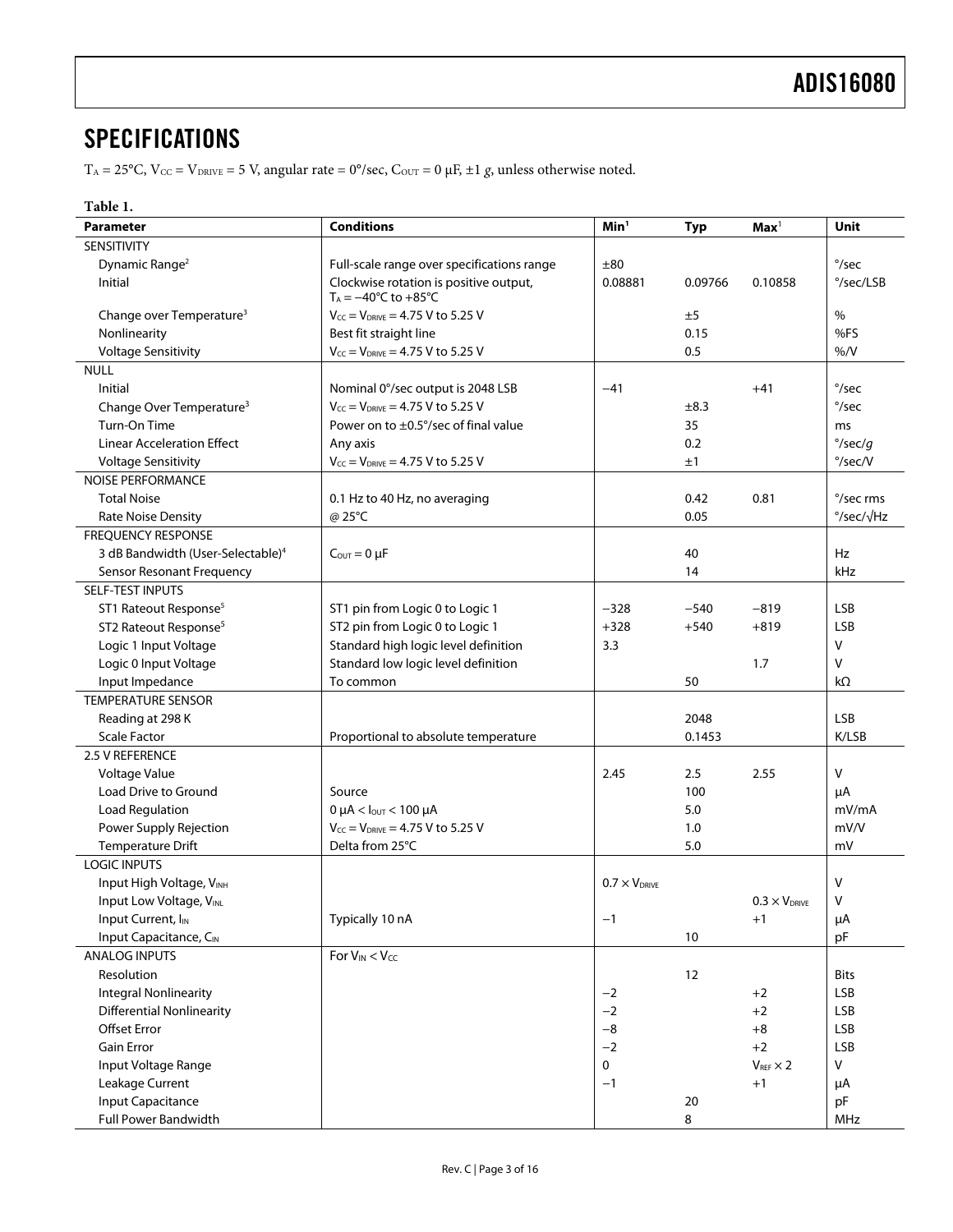<span id="page-3-3"></span><span id="page-3-0"></span>

| <b>Parameter</b>                                                                   | <b>Conditions</b>                                    | Min <sup>1</sup>  | <b>Typ</b> | $\mathbf{Max}^1$ | Unit        |
|------------------------------------------------------------------------------------|------------------------------------------------------|-------------------|------------|------------------|-------------|
| DIGITAL OUTPUTS                                                                    |                                                      |                   |            |                  |             |
| Output High Voltage (V <sub>OH</sub> )                                             | $I_{\text{SOWRCE}} = 200 \mu A$                      | $V_{DRIVE} - 0.2$ |            |                  | ٧           |
| Output Low Voltage (V <sub>oL</sub> )                                              | $I_{SINK}$ = 200 $\mu$ A                             |                   |            | 0.4              | ٧           |
| <b>CONVERSION RATE</b>                                                             |                                                      |                   |            |                  |             |
| <b>Conversion Time</b><br>16 SCLK cycles with SCLK at 20 MHz                       |                                                      |                   | 800        | ns               |             |
| Throughput Rate                                                                    |                                                      |                   |            |                  | <b>MSPS</b> |
| <b>POWER SUPPLY</b>                                                                | All at $T_A = -40^{\circ}$ C to $+85^{\circ}$ C      |                   |            |                  |             |
| Vcc                                                                                |                                                      | 4.75              | 5          | 5.25             | ν           |
| <b>V</b> <sub>DRIVE</sub>                                                          |                                                      | 2.7               |            | 5.25             | ν           |
| V <sub>CC</sub> Quiescent Supply Current                                           | $V_{cc}$ @ 5 V, fscik = 50 kSPS                      |                   | 7.0        | 9.0              | mA          |
| <b>VDRIVE Quiescent Supply Current</b><br>$V_{DRIVE}$ @ 5 V, $f_{SCI K}$ = 50 kSPS |                                                      |                   | 70         | 500              | μA          |
| Power Dissipation                                                                  | $V_{CC}$ and $V_{DRIVE}$ @ 5 V, $f_{SCLK}$ = 50 kSPS |                   | 40         |                  | mW          |
| <b>TEMPERATURE RANGE</b>                                                           |                                                      |                   |            |                  |             |
| Specified Performance                                                              | Tested to max and min specifications                 | $-40$             |            | $+85$            | °C          |

<span id="page-3-1"></span><sup>1</sup> All minimum and maximum specifications are guaranteed. Typical specifications are neither tested nor guaranteed.<br><sup>2</sup> Dynamic range is the maximum full-scale measurement range possible, including output swing range, ini

<sup>2</sup> Dynamic range is the maximum full-scale measurement range possible, including output swing range, initial offset, sensitivity, offset drift, and sensitivity drift at 5 V supply.<br><sup>3</sup> Defined as the output change from am

 $^3$  Defined as the output change from ambient to maximum temperature, or ambient to minimum temperature.<br>4 Frequency at which the response is 3 dB down from dc response. Bandwidth = 1/(2 × π × 180 kO × (22 nF + Co

<sup>4</sup> Frequency at which the response is 3 dB down from dc response. Bandwidth = 1/(2 × π × 180 kΩ × (22 nF + C<sub>OUT</sub>)). For C<sub>OUT</sub> = 0, bandwidth = 40 Hz. For C<sub>OUT</sub> = 1 μF, bandwidth =  $0.87$  Hz.

<span id="page-3-2"></span><sup>5</sup> Self-test response varies with temperature.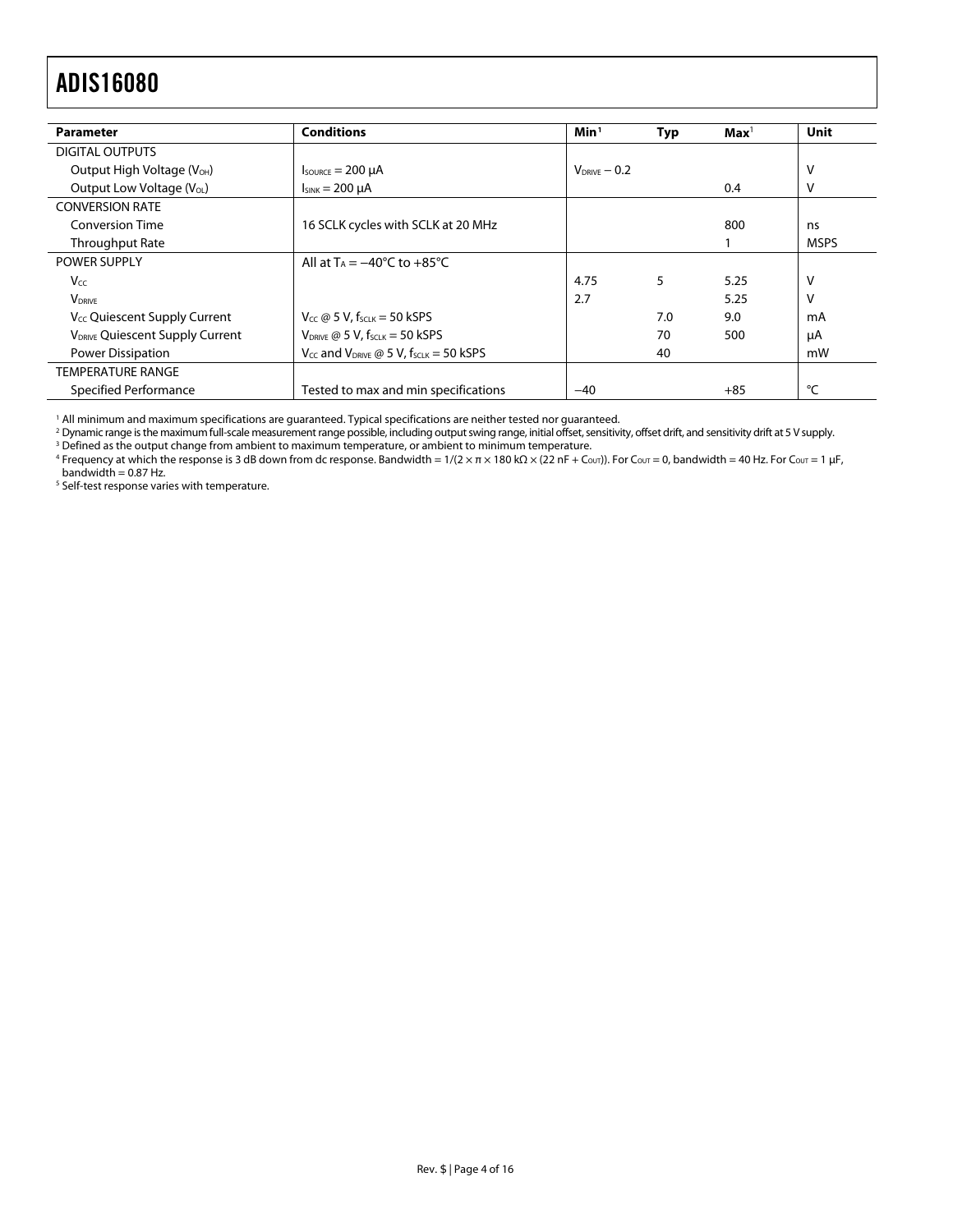### <span id="page-4-0"></span>**TIMING SPECIFICATIONS**

 $T_A = 25^{\circ}$ C, angular rate = 0°/sec, unless otherwise noted.<sup>[1](#page-1-6)</sup>

#### **Table 2.**

<span id="page-4-3"></span><span id="page-4-1"></span>

| <b>Parameter</b>   | $V_{CC} = V_{DRIVE} = 5 V$     | <b>Unit</b> | <b>Description</b>                                                               |
|--------------------|--------------------------------|-------------|----------------------------------------------------------------------------------|
| $f_{SCLK}^2$       | 10                             | kHz min     |                                                                                  |
|                    | 20                             | MHz max     |                                                                                  |
| <b>t</b> CONVERT   | $16 \times t$ SCLK             |             |                                                                                  |
| tQUIET             | 50                             | ns min      | Minimum quiet time required between CS rising edge and start of next conversion. |
| t <sub>2</sub>     | 10                             | ns min      | $\overline{\mathsf{CS}}$ to SCLK setup time.                                     |
| $t_3^3$            | 30                             | ns max      | Delay from $\overline{\text{CS}}$ until DOUT three-state disabled.               |
| $t_4$ <sup>3</sup> | 40                             | ns max      | Data access time after SCLK falling edge.                                        |
| t <sub>5</sub>     | $0.4 \times t$ SCLK            | ns min      | SCLK low pulse width.                                                            |
| $t_6$              | $0.4 \times t$ <sub>SCLK</sub> | ns min      | SCLK high pulse width.                                                           |
| t <sub>7</sub>     | 10                             | ns min      | SCLK to DOUT valid hold time.                                                    |
| $t_8{}^4$          | 15/35                          | ns min/max  | SCLK falling edge to DOUT high impedance.                                        |
| t9                 | 10                             | ns min      | DIN setup time prior to SCLK falling edge.                                       |
| $t_{10}$           | 5                              | ns min      | DIN hold time after SCLK falling edge.                                           |
| $t_{11}$           | 20                             | ns min      | 16 <sup>th</sup> SCLK falling edge to CS high.                                   |

<sup>1</sup> Guaranteed by design. All input signals are specified with t<sub>R</sub> and t<sub>F</sub> = 5 ns (10% to 90% of Vcc) and timed from a voltage level of 1.6 V. The 5 V operating range spans from 4.75 V to 5.25 V.

<sup>2</sup> Mark/space ratio for the SCLK input is 40/60 to 60/40.<br><sup>3</sup> Measured with the load circuit in Figure 3 and defined

<sup>3</sup> Measured with the load circuit in Figure 3 and defined as the time required for the output to cross 0.4 V, or 0.7  $\times$  V<sub>DRIVE</sub>.

 $4t_8$  is derived from the measured time taken by the data outputs to change 0.5 V when loaded with the circuit in Figure 3. The measured number is then extrapolated back to remove the effects of charging or discharging the 50 pF capacitor. This means that the time, t<sub>8</sub>, quoted in the timing characteristics is the true bus relinquish time of the part and is independent of the bus loading.

<span id="page-4-2"></span>

Figure 2. Gyroscope Serial Interface Timing Diagram



Figure 3. Load Circuit for Digital Output Timing Specifications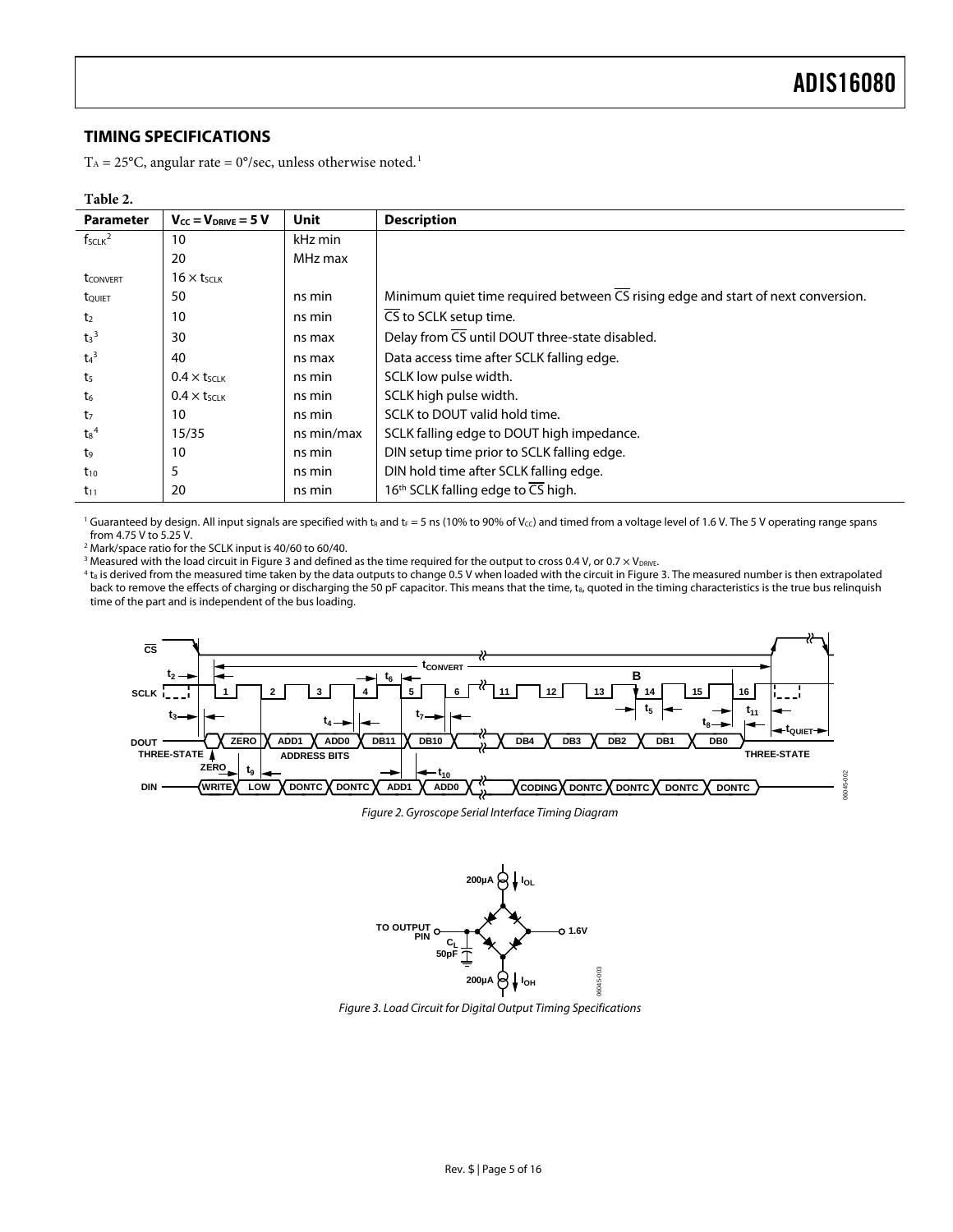# <span id="page-5-0"></span>ABSOLUTE MAXIMUM RATINGS

#### **Table 3.**

| Parameter                                  | Rating                               |
|--------------------------------------------|--------------------------------------|
| Acceleration (Any Axis, Unpowered, 0.5 ms) | 2000 q                               |
| Acceleration (Any Axis, Powered, 0.5 ms)   | 2000 q                               |
| V <sub>cc</sub> to COM                     | $-0.3$ V to $+6.0$ V                 |
| <b>VDRIVE to COM</b>                       | $-0.3$ V to V $c$ + 0.3 V            |
| Analog Input Voltage to COM                | $-0.3$ V to V $c$ + 0.3 V            |
| Digital Input Voltage to COM               | $-0.3$ V to $+7.0$ V                 |
| Digital Output Voltage to COM              | $-0.3$ V to V <sub>cc</sub> + 0.3 V  |
| ST1/ST2 Input Voltage to COM               | $-0.3$ V to V $cc + 0.3$ V           |
| <b>Operating Temperature Range</b>         | $-55^{\circ}$ C to $+125^{\circ}$ C  |
| Storage Temperature Range                  | $-65^{\circ}$ C to +150 $^{\circ}$ C |

Stresses above those listed under the Absolute Maximum Ratings may cause permanent damage to the device. This is a stress rating only; functional operation of the device at these or any other conditions above those indicated in the operational section of this specification is not implied. Exposure to absolute maximum rating conditions for extended periods may affect device reliability.

Drops onto hard surfaces can cause shocks of greater than 2000 *g* and exceed the absolute maximum rating of the device. Care should be exercised in handling to avoid damage.

### **ESD CAUTION**



ESD (electrostatic discharge) sensitive device. Charged devices and circuit boards can discharge without detection. Although this product features patented or proprietary protection circuitry, damage may occur on devices subjected to high energy ESD. Therefore, proper ESD precautions should be taken to avoid performance degradation or loss of functionality.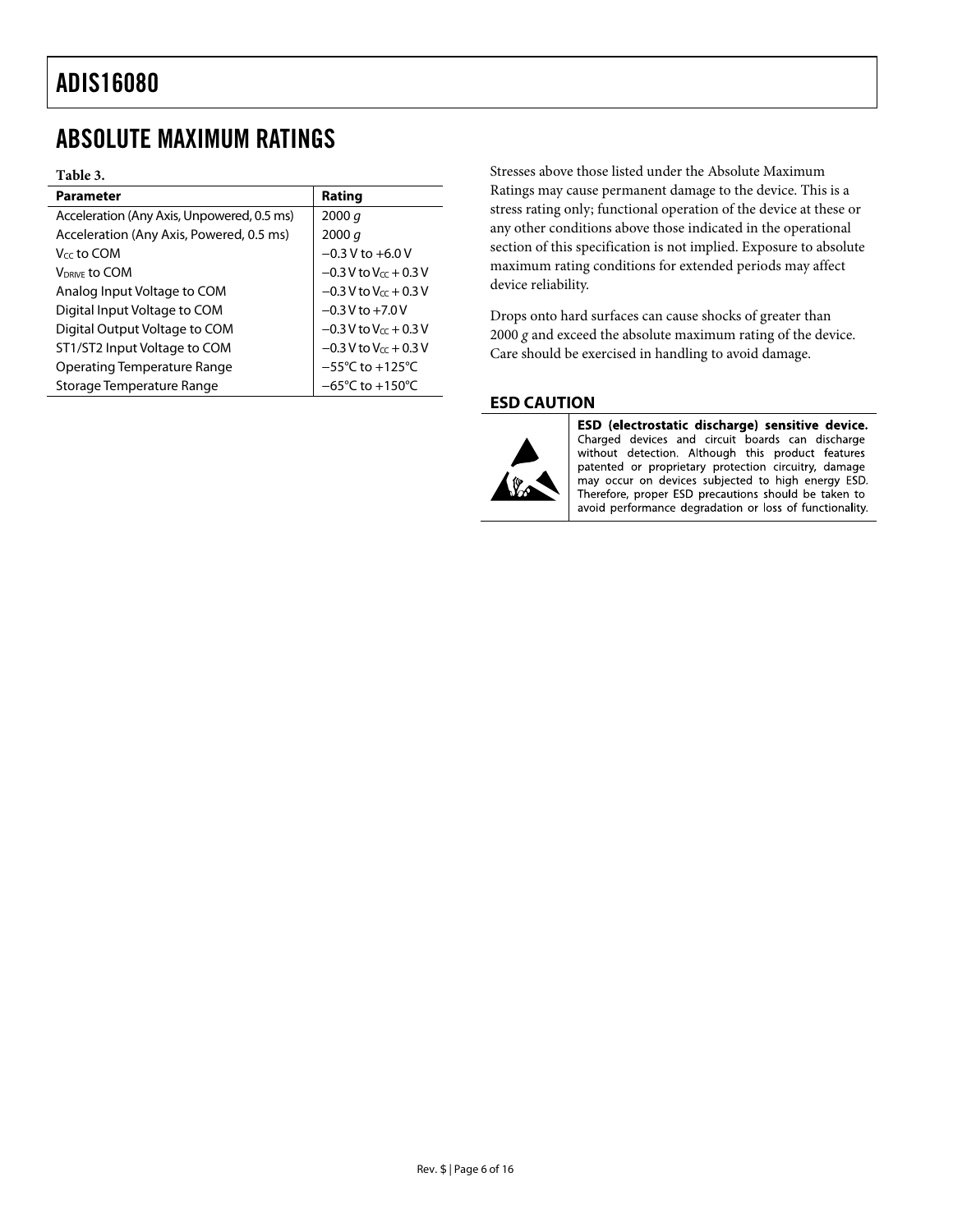# <span id="page-6-1"></span><span id="page-6-0"></span>PIN CONFIGURATION AND FUNCTION DESCRIPTIONS



**Table 4. Pin Function Descriptions** 

| Pin No. | Mnemonic         | Type <sup>1</sup> | <b>Description</b>                                                                                        |
|---------|------------------|-------------------|-----------------------------------------------------------------------------------------------------------|
|         | <b>DIN</b>       |                   | SPI Data Input.                                                                                           |
| 2       | <b>SCLK</b>      |                   | <b>SPI Serial Clock.</b>                                                                                  |
| 3       | <b>DOUT</b>      | O                 | SPI Data Output.                                                                                          |
| 4       | NC.              |                   | No Connect.                                                                                               |
| 5       | <b>RATE</b>      | O                 | Buffered Analog Output. Represents the angular rate signal.                                               |
| 6       | <b>FILT</b>      |                   | External Capacitor Connection to Control Bandwidth.                                                       |
|         | <b>V</b> DRIVE   | S                 | SPI Power Supply. This can be the receive processing circuit's supply to simplify interfacing.            |
| 8       | AIN1             |                   | External Analog Input Channel 1. See ADD0 and ADD1 address bits in Table 5.                               |
| 9       | AIN <sub>2</sub> |                   | External Analog Input Channel 2. See ADD0 and ADD1 address bits in Table 5.                               |
| 10      | <b>COM</b>       | S                 | Common. Reference point for all circuitry in the ADIS16080.                                               |
| 11      | $V_{\text{REF}}$ | O                 | Precision 2.5 V Reference.                                                                                |
| 12      | ST <sub>2</sub>  |                   | Self-Test Input 2.                                                                                        |
| 13      | ST <sub>1</sub>  |                   | Self-Test Input 1.                                                                                        |
| 14      | Vcc              | S                 | Analog Power.                                                                                             |
| 15      | <b>NC</b>        |                   | No Connect.                                                                                               |
| 16      | $\overline{CS}$  |                   | Chip Select. Active low. This input frames the serial data transfer and initiates the conversion process. |

 $1 =$  input; O = output; S = power supply.

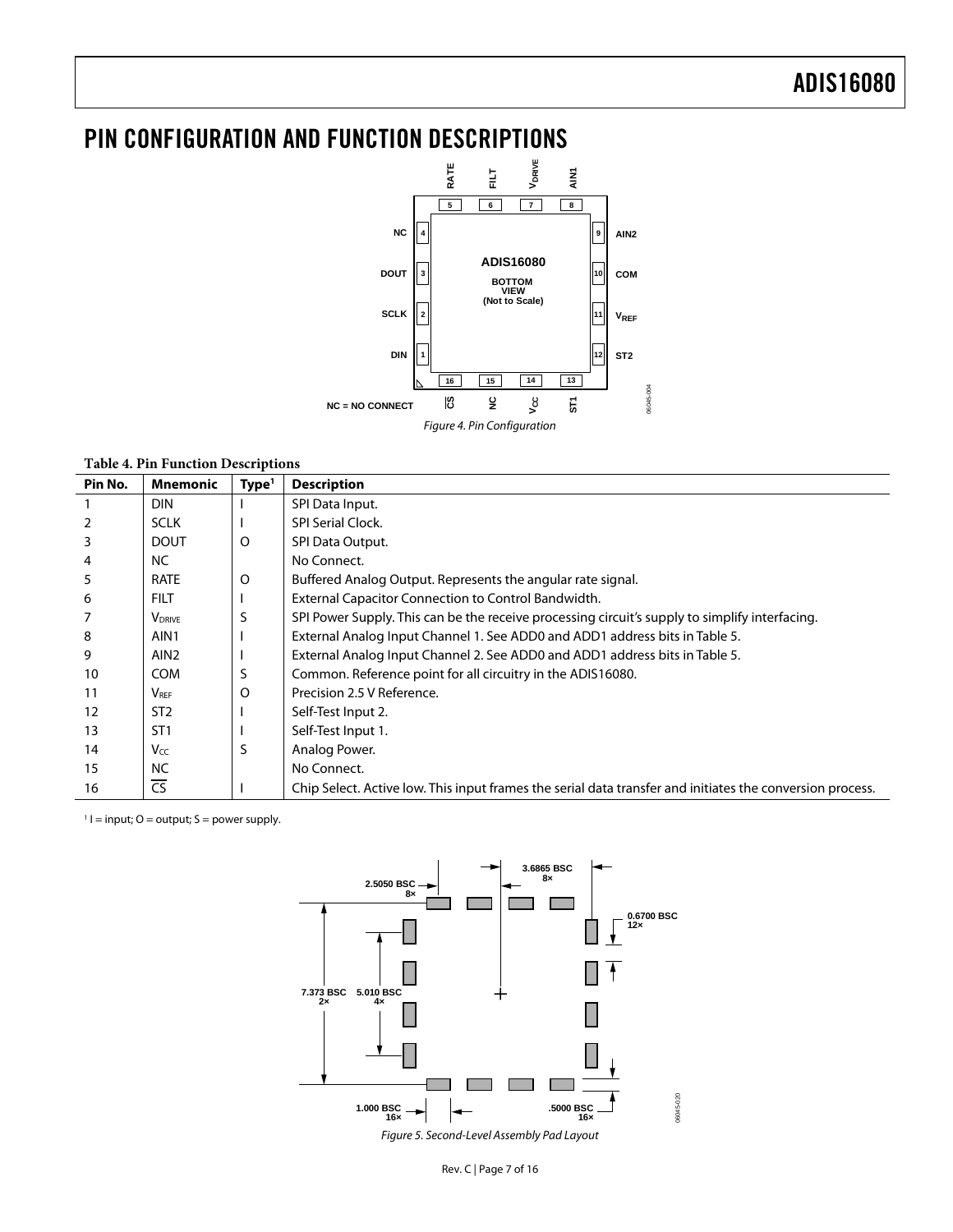# <span id="page-7-0"></span>TYPICAL PERFORMANCE CHARACTERISTICS



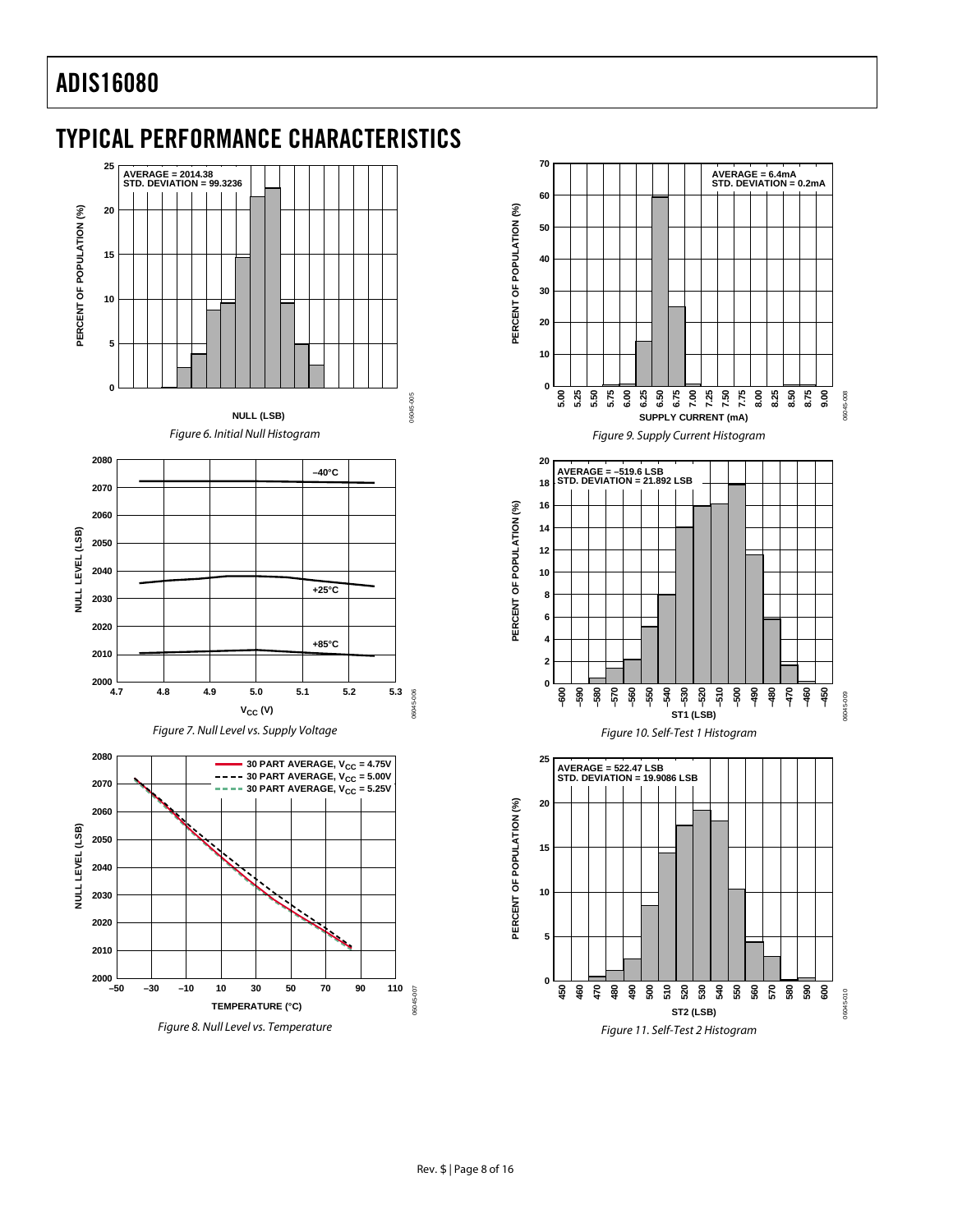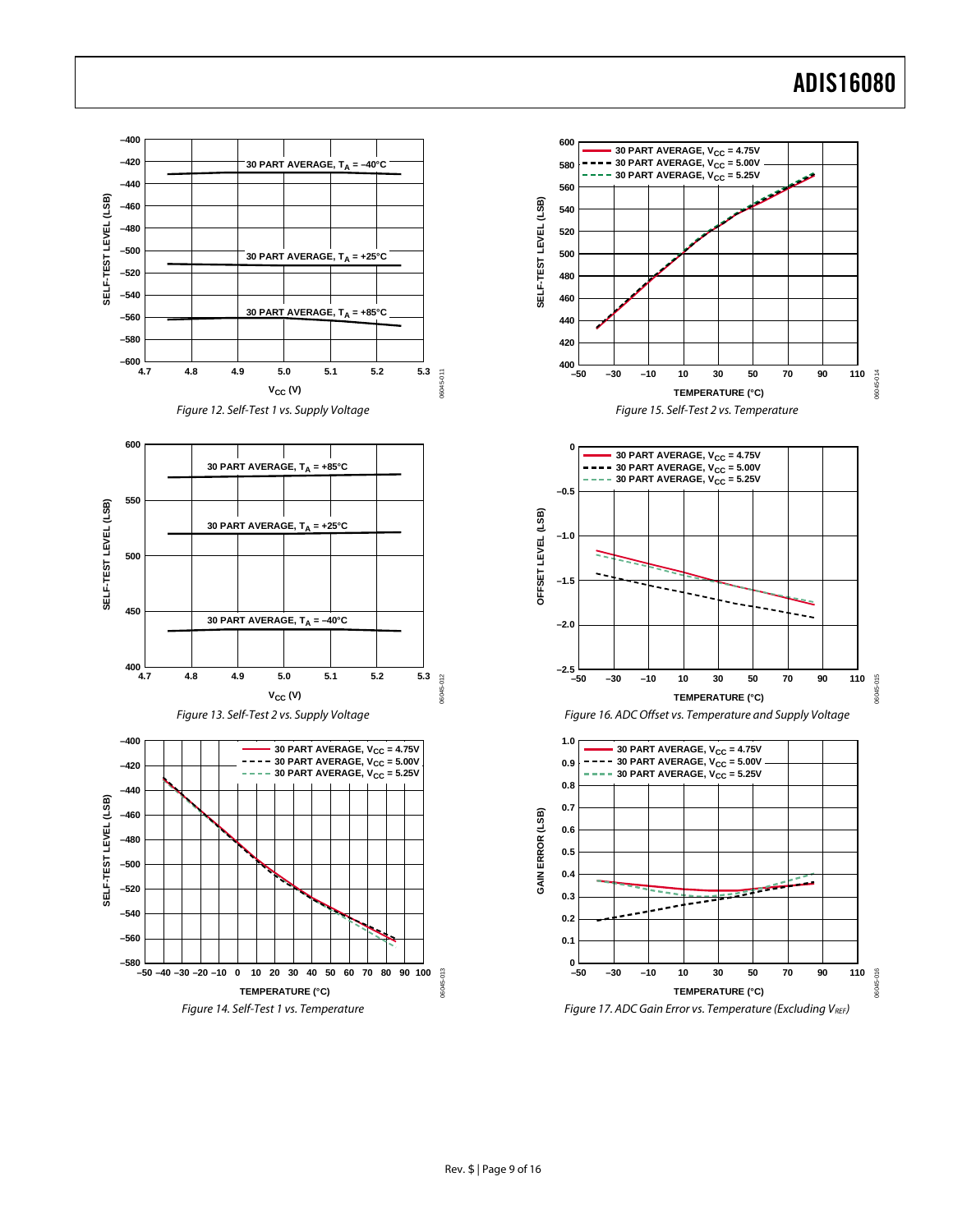

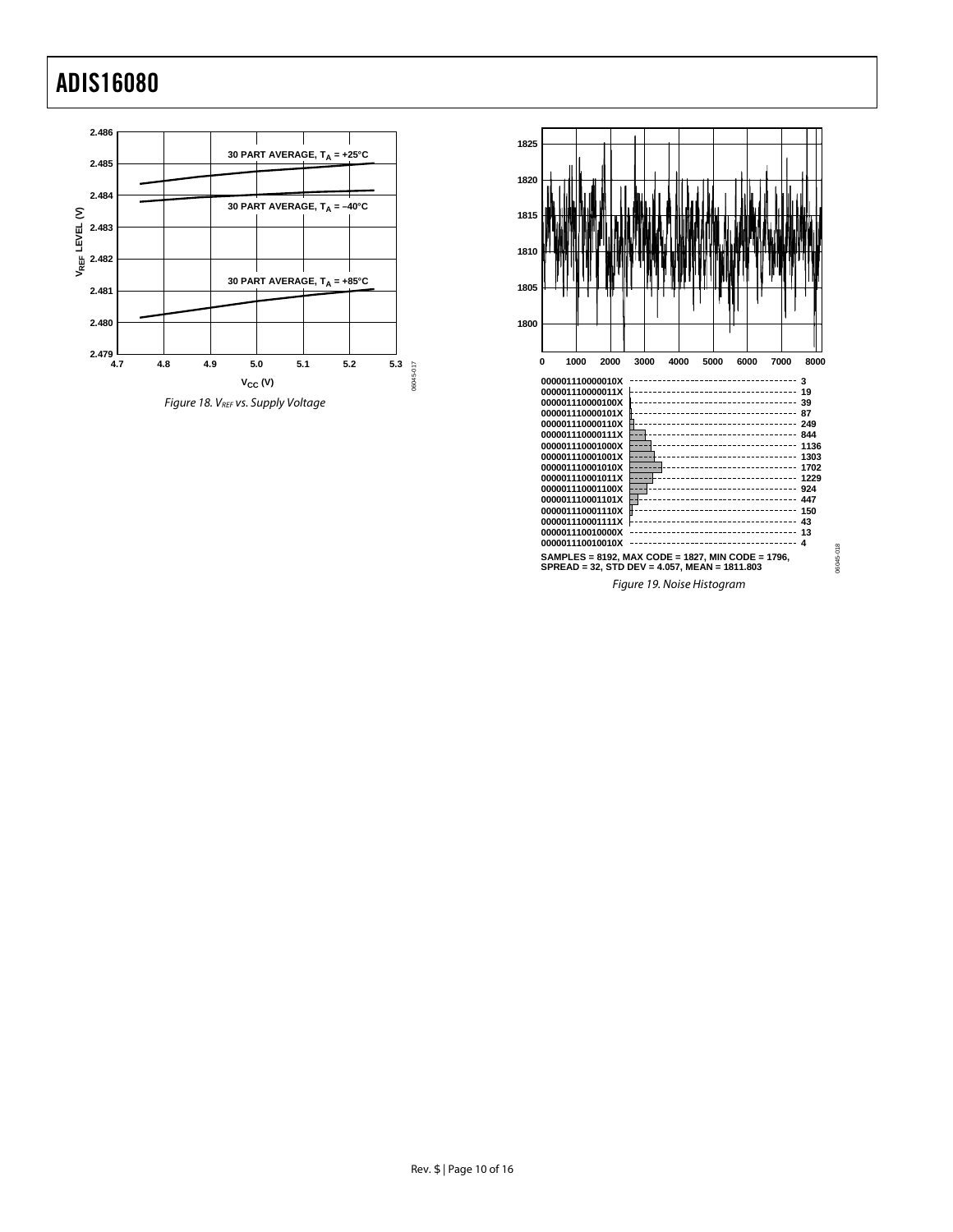### <span id="page-10-1"></span>THEORY OF OPERATION

<span id="page-10-2"></span>The ADIS16080 operates on the principle of a resonator gyroscope. Two polysilicon sensing structures each contain a dither frame that is electrostatically driven to resonance. This produces the necessary velocity element to produce a Coriolis force while rotating. At two of the outer extremes of each frame, orthogonal to the dither motion, are movable fingers that are placed between fixed pickoff fingers to form a capacitive pickoff structure that senses Coriolis motion. The resulting signal is fed to a series of gain and demodulation stages that produce the electrical rate signal output. The rate signal is then converted to a digital representation of the output on the SPI pins. The dualsensor design rejects external *g* forces and vibration. Fabricating the sensor with the signal conditioning electronics preserves signal integrity in noisy environments.

The electrostatic resonator requires 14 V to 16 V for operation. Because only 5 V is typically available in most applications, a charge pump is included on-chip. After the demodulation stage, there is a single-pole, low-pass filter included on-chip that is used to limit high frequency artifacts before final amplification. The frequency response is dominated by the second low-pass filter, which is set at 40 Hz. For additional bandwidth reduction options, see the [Setting Bandwidth](#page-10-2) section.

### **SUPPLY AND COMMON CONSIDERATIONS**

Power supply noise and transient behaviors can influence the accuracy and stability of any sensor-based measurement system. When considering the power supply for the ADIS16080, it is important to understand that the ADIS16080 provides 0.2 μF of decoupling capacitance on the  $V_{CC}$  pin. Depending on the level of noise present in the system power supply, the ADIS16080 may not require any additional decoupling capacitance for this supply. The analog supply,  $V_{CC}$ , and the digital drive supply, VDRIVE, are segmented to allow multiple logic levels to be used in receiving the digital output data. VDRIVE is intended for the down-stream logic power supply and supports standard 3.3 V and 5 V logic families. The VDRIVE supply does not have internal decoupling capacitors.

### **INCREASING MEASUREMENT RANGE**

<span id="page-10-0"></span>The full-scale measurement range of the ADIS16080 is increased by placing an external resistor between the RATE pin and FILT pin, which results in a parallel connection with the internal 180 kΩ, 1% resistor. For example, a 330 kΩ external resistor gives ~50% increase in the full-scale range. This is effective for up to a 4× increase in the full-scale range (minimum value of the parallel resistor allowed is 45 kΩ). The internal circuitry headroom requirements prevent further increase in the linear full-scale output range. The trade-offs associated with increasing the full-scale range are potential increase in output null drift (as much as 2°/sec over temperature) and introducing initial null bias errors that must be calibrated.

### **SETTING BANDWIDTH**

An external capacitor can be used in combination with an onchip resistor to create a low-pass filter to limit the bandwidth of the ADIS16080 rate response.

The −3 dB frequency is defined as

$$
f_{OUT} = 1/(2 \times \pi \times R_{OUT} \times (C_{OUT} + 0.022 \,\mu\text{F}))
$$

where:

*ROUT* is the internal impedance that was trimmed during manufacturing to 180 k $\Omega$  ± 1%.

*COUT* is the external capacitance across the RATE and FILT pins.

Any external resistor applied between the RATE pin and the FILT pin results in

 $R_{OUT} = (180 \text{ k}\Omega \times R_{EXT})/(180 \text{ k}\Omega + R_{EXT})$ 

where  $R_{EXT}$  is the external resistor.

With  $C<sub>OUT</sub> = 0 \mu F$ , a default −3 dB frequency response of 40 Hz is obtained based upon an internal 0.022 μF capacitor implemented on-chip.

### **SELF-TEST FUNCTION**

The ADIS16080 includes a self-test feature that actuates each of the sensing structures and associated electronics in the same manner as if subjected to an angular rate. It provides a simple method for exercising the mechanical structure of the sensor, along with the entire signal processing circuit. It is activated by standard logic high levels applied to Input ST1, Input ST2, or both. ST1 causes a change in the digital output equivalent to typically −540 LSB, and ST2 causes an opposite +540 LSB change. The self-test response follows the viscosity temperature dependence of the package atmosphere, approximately 0.25%/°C. Activating both ST1 and ST2 simultaneously is not damaging. Because ST1 and ST2 are not necessarily closely matched, actuating both simultaneously can result in an apparent null bias shift.

### **CONTINUOUS SELF-TEST**

As an additional failure detection measure, a power-on self-test can be performed. However, some applications warrant a continuous self-test while sensing rate.

### **RATE SENSITIVE AXIS**



Figure 20. Rate Signal Increases with Clockwise Rotation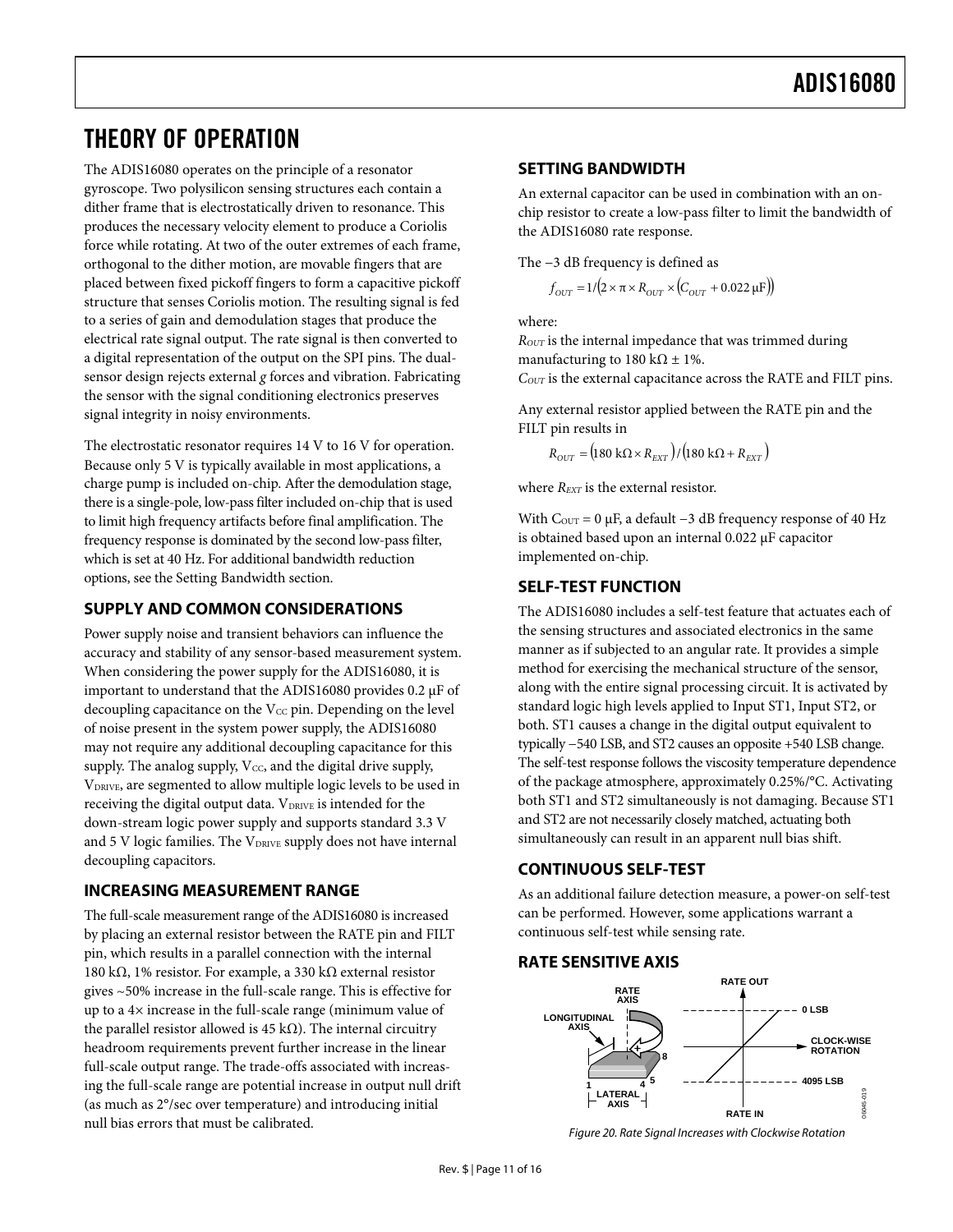### <span id="page-11-0"></span>BASIC OPERATION

The ADIS16080 is designed for simple integration into industrial system designs, requiring only a 5.0 V power supply and a four-wire, industry standard serial peripheral interface (SPI). The SPI handles all digital I/O communication in the ADIS16080.

### **SERIAL PERIPHERAL INTERFACE (SPI)**

The ADIS16080 SPI port includes four signals: chip select (CS), serial clock (SCLK), data input (DIN), and data output (DOUT). The CS line enables the ADIS16080 SPI port and frames each SPI event. When this signal is high, the DOUT lines are in a high impedance state and the signals on DIN and SCLK have no impact on operation. A complete data frame contains 16 clock cycles. Because the SPI port operates in full duplex mode, it supports simultaneous, 16-bit receive (DIN) and transmit (DOUT) functions within the same data frame.

### **Control Register**

The DIN control register provides controls for two operational settings: the output data source and the coding (twos complement vs. offset binary). [Table 5](#page-12-0) and [Figure 22](#page-11-1) provide the proper bit definitions for control register configuration. The DIN sequence starts with a 1 for configuration sequences and a 0 for read sequences. When this bit is 0, the remaining DIN bits do not change the control register and the next sample's output data reflects the existing configuration. Data loads from the DIN pin into the ADIS16080 on the falling edge of SCLK. Once the 16-SCLK sequence is complete, the control register is updated and ready for the next read sequence. If a data frame has less than 16 SCLK cycles, the control register does not update and maintains its previous configuration. The DIN bit definitions in [Table 5](#page-12-0), which have either 0 or 1 assigned to them, are critical for proper operation.

### **ADC Conversion**

The chip select (CS) and serial clock (SCLK) lines control the on-board A/D conversion process. When the chip select line goes low, the DOUT line comes out of three-state mode, the track-and-hold goes into hold mode, and the ADC samples the analog input at this point. The track-and-hold returns to track mode on the 14<sup>th</sup> falling edge of the SCLK line. The serial clock drives the internal ADC conversion clock, using its falling edge for control of this process. All 16 SCLK cycles are required for a complete conversion. If a data frame has less than 16 SCLK cycles, the conversion cannot complete and does not update the output data for the next data frame cycle.

### **Output Data Access**

The DOUT sequence starts with two zeros, one that clocks out after the falling edge of CS, and a second one that clocks out on the first SCLK falling edge. The next 14 bits, ADD0, ADD1 and the 12 data bits, clock out on SCLK falling edges. After the 16<sup>th</sup> falling edge, the DOUT line moves to a three-state mode.

When setting up the system process to receive data from the ADIS16080, use a clock phase setting of 0 and a clock polarity setting of 1. These settings reflect the timing displayed in [Figure 22](#page-11-1). To maintain proper communication at the maximum specified clock rates, the system processor must be able to support the setup time requirement, listed in [Figure 2](#page-4-2) and Table  $2(t_9)$ .

<span id="page-11-1"></span>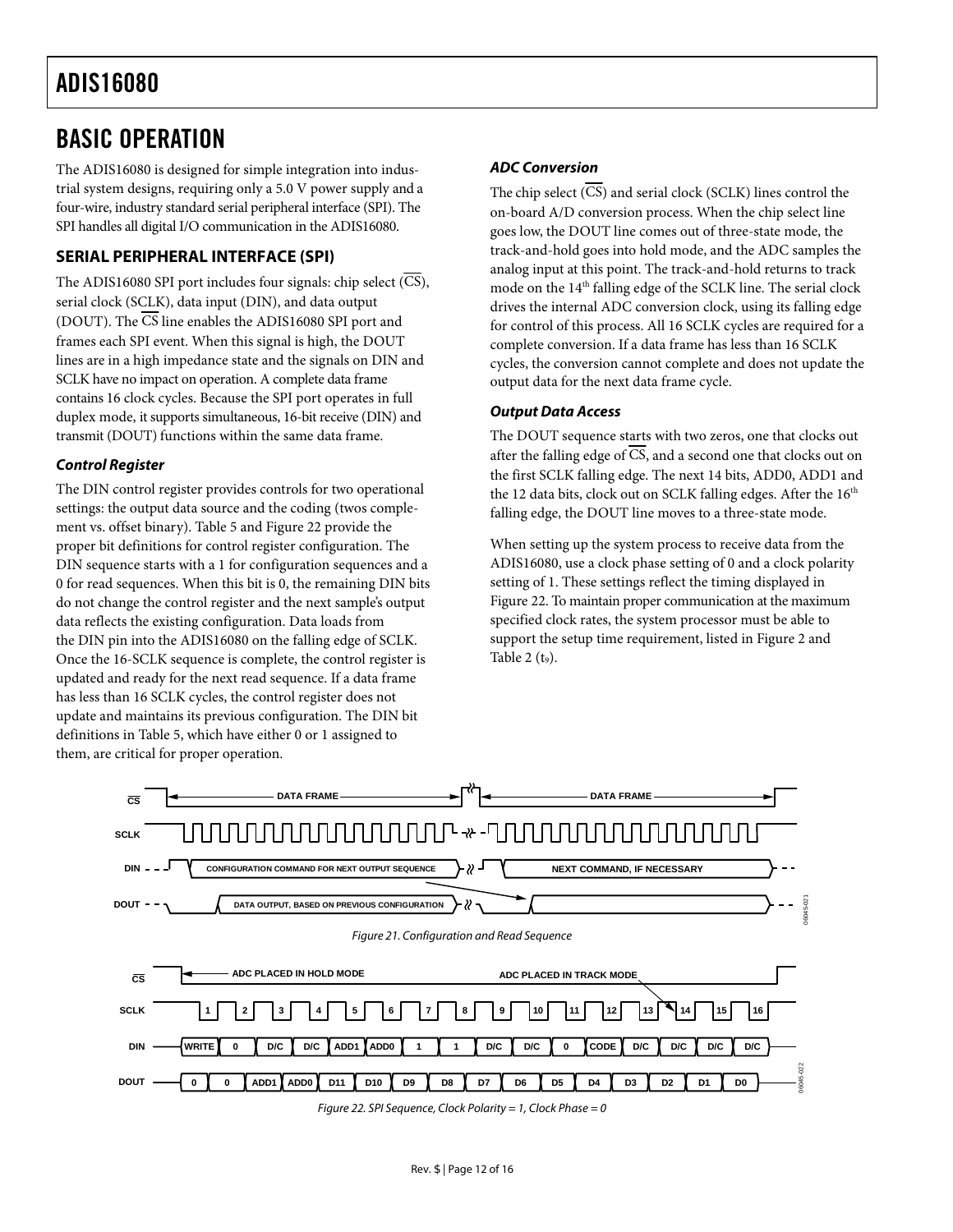#### **Table 5. DIN Bit Assignments**

<span id="page-12-0"></span>

| <b>Bit No.</b> | <b>Mnemonic</b> | Comment                             |
|----------------|-----------------|-------------------------------------|
| 15             | <b>WRITE</b>    | 1: Write contents on DIN to control |
|                |                 | register.                           |
|                |                 | 0: No changes to control register.  |
| 14             | 0               | Low state for normal operation.     |
| 13, 12         | D/C             | Don't care.                         |
| 11, 10         | ADD1, ADD0      | Data source setting.                |
|                |                 | 00: Gyroscope output.               |
|                |                 | 01: Temperature output.             |
|                |                 | 10: Analog input 1.                 |
|                |                 | 11: Analog input 2.                 |
| 9, 8           |                 | High state for normal operation.    |
| 7,6            | D/C             | Don't care.                         |
| 5              | 0               | Low state for normal operation.     |
| 4              | <b>CODE</b>     | Output data format setting.         |
|                |                 | 0: Twos complement.                 |
|                |                 | 1: Offset binary.                   |
| $3$ to $0$     | D/C             | Don't care.                         |

### **Output Coding Examples**

#### **Table 6. Gyroscope Data Coding, Twos Complement**

| <b>Angular Rate (°/sec)</b> | Code          | <b>Bit Pattern</b> |
|-----------------------------|---------------|--------------------|
| 80                          | 819           | 0000001100110011   |
|                             | .             |                    |
| 0.19532                     | $\mathcal{P}$ | 0000000000000010   |
| 0.09766                     |               | 000000000000001    |
| 0                           | 0             | 0000000000000000   |
| $-0.09766$                  | $-1$          | 0000111111111111   |
| $-0.19532$                  | $-2$          | 0000111111111110   |
|                             |               |                    |
| $-80$                       | $-819$        | 0000110011001101   |

#### **Table 7. Gyroscope Data Coding, Offset Binary**

| <b>Angular Rate (°/sec)</b> | Code | <b>Bit Pattern</b> |
|-----------------------------|------|--------------------|
| 80                          | 2867 | 0000101100110011   |
| .                           | .    | .                  |
| 0.19532                     | 2050 | 0000100000000010   |
| 0.09766                     | 2049 | 0000100000000001   |
| 0                           | 2048 | 0000100000000000   |
| $-0.09766$                  | 2047 | 0000011111111111   |
| $-0.19532$                  | 2046 | 0000011111111110   |
| .                           | .    | .                  |
| $-80$                       | 1229 | 0000010011001101   |

#### **Table 8. Temperature Data Coding, Twos Complement**

| Temperature (°C) | Code | <b>Bit Pattern</b> |  |
|------------------|------|--------------------|--|
| 85               | 585  | 0001001001001001   |  |
|                  |      |                    |  |
| $25 + 0.2906$    | 2    | 0001000000000010   |  |
| $75 + 0.1453$    |      | 0001000000000001   |  |
| 25               | 0    | 0001000000000000   |  |
| $25 - 0.1453$    | $-1$ | 0001111111111111   |  |
| $25 - 0.2906$    | $-2$ | 0001111111111110   |  |
|                  |      |                    |  |
| -40              | -447 | 0001111001000001   |  |

#### **Table 9. Temperature Data Coding, Offset Binary**

| Temperature (°C) | Code | <b>Bit Pattern</b> |
|------------------|------|--------------------|
| 85               | 2633 | 0001101001001001   |
|                  |      |                    |
| $75 + 0.2906$    | 2050 | 0001100000000010   |
| $75 + 0.1453$    | 2049 | 0001100000000001   |
| 25               | 2048 | 0001100000000000   |
| $25 - 0.1453$    | 2047 | 0001011111111111   |
| $25 - 0.2906$    | 2046 | 0001011111111110   |
|                  |      |                    |
|                  | 1601 | 0001011001000001   |

#### **Table 10. ADC Data Coding, Twos Complement**

| Input Level (V)  | Code <sup>1</sup> | <b>Bit Pattern</b> |
|------------------|-------------------|--------------------|
| 4.5              | 1638              | 0010011001100110   |
|                  |                   |                    |
| $2.5 + 0.002442$ | 2                 | 0010000000000010   |
| $2.5 + 0.001221$ |                   | 0010000000000001   |
| 2.5              | 0                 | 0010000000000000   |
| $2.5 - 0.001221$ | $-1$              | 0010111111111111   |
| $2.5 - 0.002442$ | $-2$              | 0010111111111110   |
|                  |                   |                    |
| 0.5              | $-1638$           | 0010100110011010   |

<sup>1</sup> Code for AIN1 used in 3<sup>rd</sup> and 4<sup>th</sup> bits (11 for AIN2).

#### **Table 11. ADC Data Coding, Offset Binary**

| Input Level (V)  | Code <sup>1</sup><br><b>Bit Pattern</b> |                  |
|------------------|-----------------------------------------|------------------|
| 4.5              | 3686                                    | 0010011001100110 |
|                  |                                         |                  |
| $2.5 + 0.002442$ | 2050                                    | 0010100000000010 |
| $2.5 + 0.001221$ | 2049                                    | 0010100000000001 |
| 2.5              | 2048                                    | 0010100000000000 |
| $2.5 - 0.001221$ | 2047                                    | 0010011111111111 |
| $2.5 - 0.002442$ | 2046                                    | 0010011111111110 |
|                  |                                         |                  |
| 0.5              | 410                                     | 0010000110011010 |

<sup>1</sup> Code for AIN1 used in 3<sup>rd</sup> and 4<sup>th</sup> bits (11 for AIN2).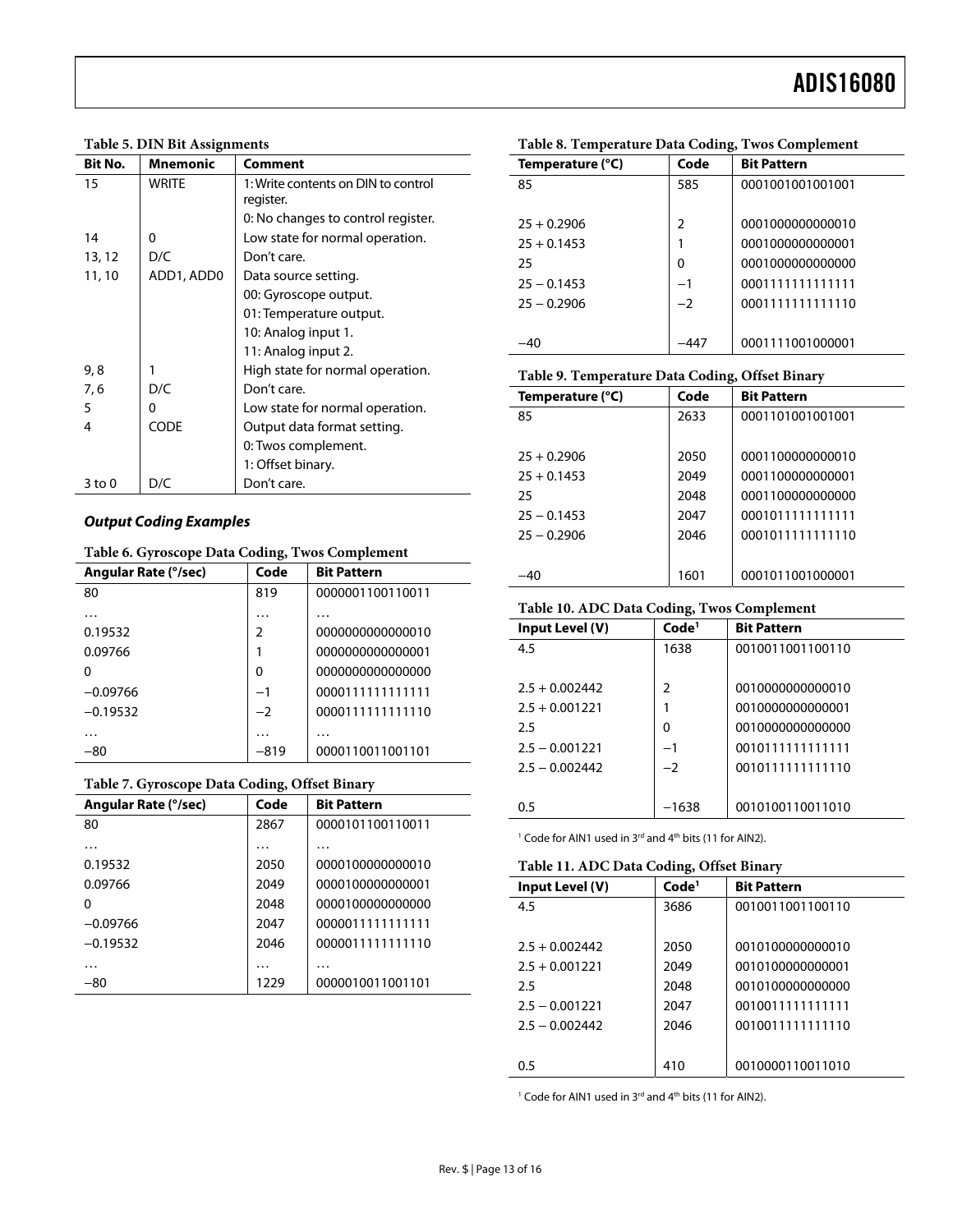### <span id="page-13-0"></span>APPLICATIONS INFORMATION **ASSEMBLY**

The ADIS16080 is a system-in-package (SIP) that integrates multiple components in a land grid array (LGA). This configuration offers the convenience of solder-reflow installation on printed circuit boards (PCBs). When developing a process flow for installing ADIS16080 devices on PCBs, see JEDEC standard document, J-STD-020C, for reflow temperature profile and processing information. The ADIS16080 can use either the Sn-PB eutectic process or the Pb-free eutectic process from this standard. See JEDEC J-STD-033 for moisture sensitivity (MSL) handling requirements. The MSL rating for these devices is marked on the antistatic bags, which protect these devices from ESD during shipping and handling. Prior to assembly, review the process flow for information about introducing shock levels that exceed the ADIS16080's absolute maximum ratings. Some PCB separation and ultrasonic cleaning processes are common areas that can introduce high levels of shock to these devices.

### **INTERFACE BOARD**

The ADIS16080/PCBZ (see the [Ordering Guide](#page-14-1)) provides the ADIS16080 functionality on a 1.2 inch  $\times$  1.3 inch printed circuit board, which simplifies the connection to an existing processor system. The four mounting holes accommodate either M2 (2 mm) or 2-56 machine screws. These boards are made of IS410 material and are 0.063 inches thick. The second level assembly uses a SAC305-compatible solder composition, which has a presolder reflow thickness of approximately 0.005 inches. The pad pattern on the ADIS16080/PCBZ matches [Figure 5](#page-6-1). J1 and J2 are dualrow, 2 mm (pitch) connectors that work with several ribbon cable systems, including 3M Part Number 152212-0100-GB (ribbon-crimp connector) and 3M Part Number 3625/12 (ribbon cable).



Figure 23. Electrical Schematic

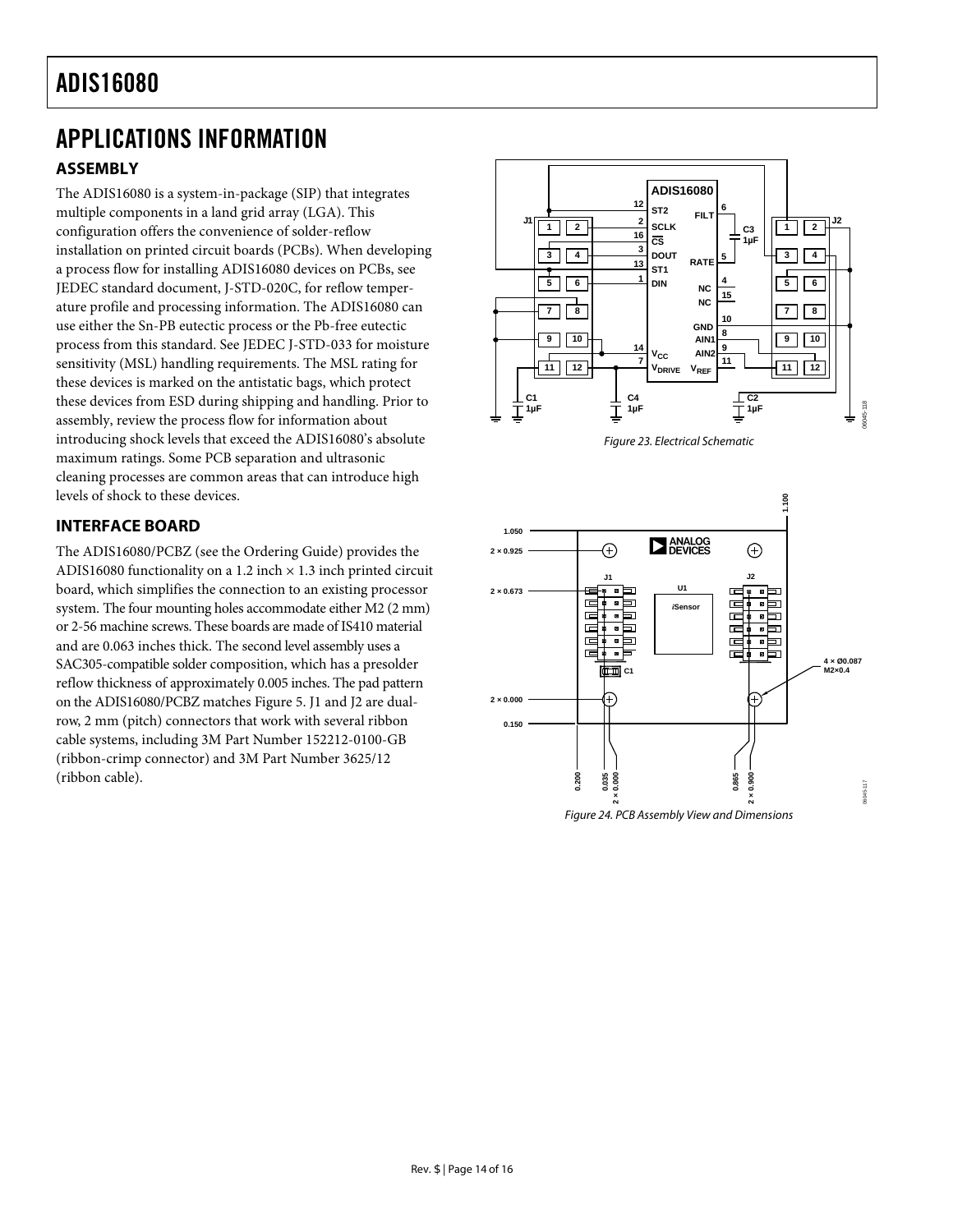# <span id="page-14-0"></span>OUTLINE DIMENSIONS



### **ORDERING GUIDE**

<span id="page-14-2"></span><span id="page-14-1"></span>

| $\mathbf{Model}^1$ | Temperature Range                  | <b>Package Description</b>                | Package Option |
|--------------------|------------------------------------|-------------------------------------------|----------------|
| ADIS16080ACCZ      | $-40^{\circ}$ C to $+85^{\circ}$ C | 16-Terminal Stacked Land Grid Array (LGA) | CC-16-1        |
| ADIS16080/PCBZ     |                                    | <b>Evaluation Board</b>                   |                |

 $1 Z =$  RoHS Compliant Part.